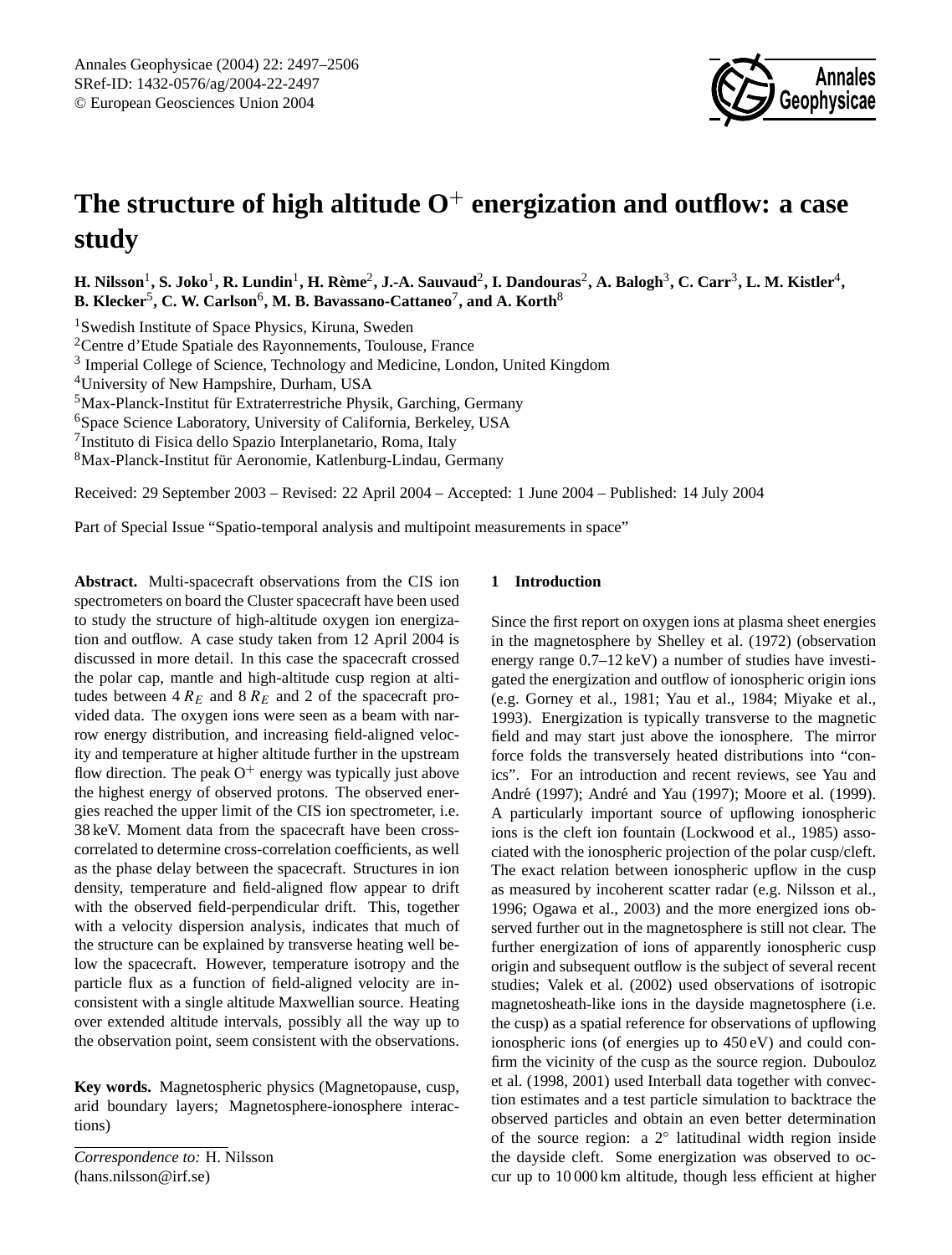altitude. This work has been further extended by Bouhram et al. (2003a, b), who found heating occurring up to  $3 R_E$ . Krauklis et al. (2001) used Polar observations at about 5  $R_E$ altitude to study the acceleration of ionospheric  $O^+$  ions in the cusp low-latitude boundary layer and suggested the twostream instability as a mechanism for energy transfer from faster flowing  $H^+$  ions to the  $O^+$  ions, based on work by Bergmann et al. (1988); Ludlow and Kaufman (1989). Recent observations further out in the magnetosphere include the observations of very high energy ions of ionospheric origin observed in the cusp by Polar (Chen and Fritz, 2001) and the observations of cold oxygen beams in the tail lobe reported by Seki et al. (1998).

We will complement these studies with Cluster multispacecraft studies of high altitude  $(4-8 R_E)$  ion outflow over the polar cap, mantle and high-altitude cusp. The energies reported in the above cited papers tend to increase with observation altitude, consistent with heating over extended altitude intervals, as inferred by Miyake et al. (1993); Bouhram et al. (2003b). However, it is an important question as to how much further energization takes place at high altitude. We will try to test both the assumption of a "single source" altitude", which means that most heating/acceleration takes place well below the spacecraft, and the assumption that we have heating over extended (though not necessarily continuous) altitude intervals. For the likely case of an upstream source any outflow related structures should be brought from the source by the convection and we will use multi-spacecraft correlation techniques to see if this is the case. We will also examine the correlation data to see if anything can be said about scale-sizes of structures using the rather small spacecraft separation distances.

#### **2 Measurement technique**

We use data from the Cluster Ion Spectrometers (CIS) on board Cluster II spacecraft 1, 3 and 4. The CIS instrument is described in detail in Rème et al. (2001). CIS consists of two different ion spectrometers, Composition Distribution Function (CODIF), which can resolve the major magnetospheric ions, and Hot Ion Analyzer (HIA), which has no mass resolution but higher angular and energy resolution. We will only present results from the CODIF instrument.

CODIF can resolve  $H^+$ ,  $He^{++}$ ,  $He^+$  and  $O^+$  through a time-of-flight technique. The detector has a field-of-view of 360◦ orthogonal to the spin plane, divided into 16 sectors of 22.5 $^{\circ}$  each. The angular resolution is likewise 22.5 $^{\circ}$  in the spin plane. The energy coverage in the modes of interest to us is from 15 eV per charge up to 38 keV per charge, in up to 30 logarithmically spaced steps with a  $\Delta E/E$  of 0.16. Furthermore, we use data from the Cluster fluxgate magnetometers (Balogh et al., 2001).

## **3 Data analysis technique**

The analysis of multi-spacecraft data is discussed extensively in Paschmann and Daly (1998). For the ion data discussed here we compare moments of the distribution function through cross-correlation of the time series from the different satellites. This can primarily yield the phase delay between the spacecraft but possibly also some information on spatial scale sizes and/or time lags over which a good correlation can be found.

#### 3.1 Cross-correlation of multi-spacecraft data

Our primary aim with a cross-correlation is to find out if structures seen with the different spacecraft have similarities (high correlation) and to determine the phase delay for maximum correlation. The data from the spacecraft are resampled with the average time separation of the data points in the interval around  $4 s$  (one spin). From each data set  $N$  data points are picked out, with a successive displacement of the second data-set relative to the first. The number of points being cross-correlated is thus  $N$  for all relative displacements. Furthermore, any data gaps are interpolated. The larger the parameter  $N$ , the less noise sensitive the estimate will be, but also vulnerable to phase delay changes on the  $N \times t_{\text{resample}}$ time scale. In our analysis we found that 160 samples (about 10 min) was a good compromise. Smaller windows gave consistent but more noisy results.

## 3.2 Estimating phase-delay due to convection

To determine the delay time we assume a locally plane structure extending orthogonally to the convection and along the field-line, which yields the delay time as

$$
t_{\text{delay}} = \frac{\mathbf{r}_2 - \mathbf{r}_1}{|v_c|^2} \cdot \mathbf{v}_c,\tag{1}
$$

where  $r_1$  and  $r_2$  are the position vectors for the spacecraft and  $v_c$  is the field-perpendicular plasma drift vector obtained from the CIS  $O<sup>+</sup>$  moment of the first spacecraft, assumed to be constant on the time scale of the lag between the spacecraft. The assumption about a plane structure is necessary but it can easily be tested a posteriori, since the cases when the spacecraft separation is along the convection are independent of this assumption. The position of the second spacecraft should be for the time when the front actually arrives, making it either a recursive problem or dependent on the phase delay calculated from the cross-correlation results.

## 3.3 Estimating the source region

As ionospheric particles are energized and flow outward in the magnetosphere they are also brought from the source region by the convection. For the cases we are studying convection was antisunward over the polar cap. Figure 1 illustrates the path of a number of particles emanating from a source region with a finite spatial width in the direction of the flow, i.e. each convecting field-line will experience the source for a limited time.

Particles with a high field-aligned velocity will reach a high altitude (y-axis) quickly (line to point 1 in Fig. 1 represents highest velocity observed). The observed change in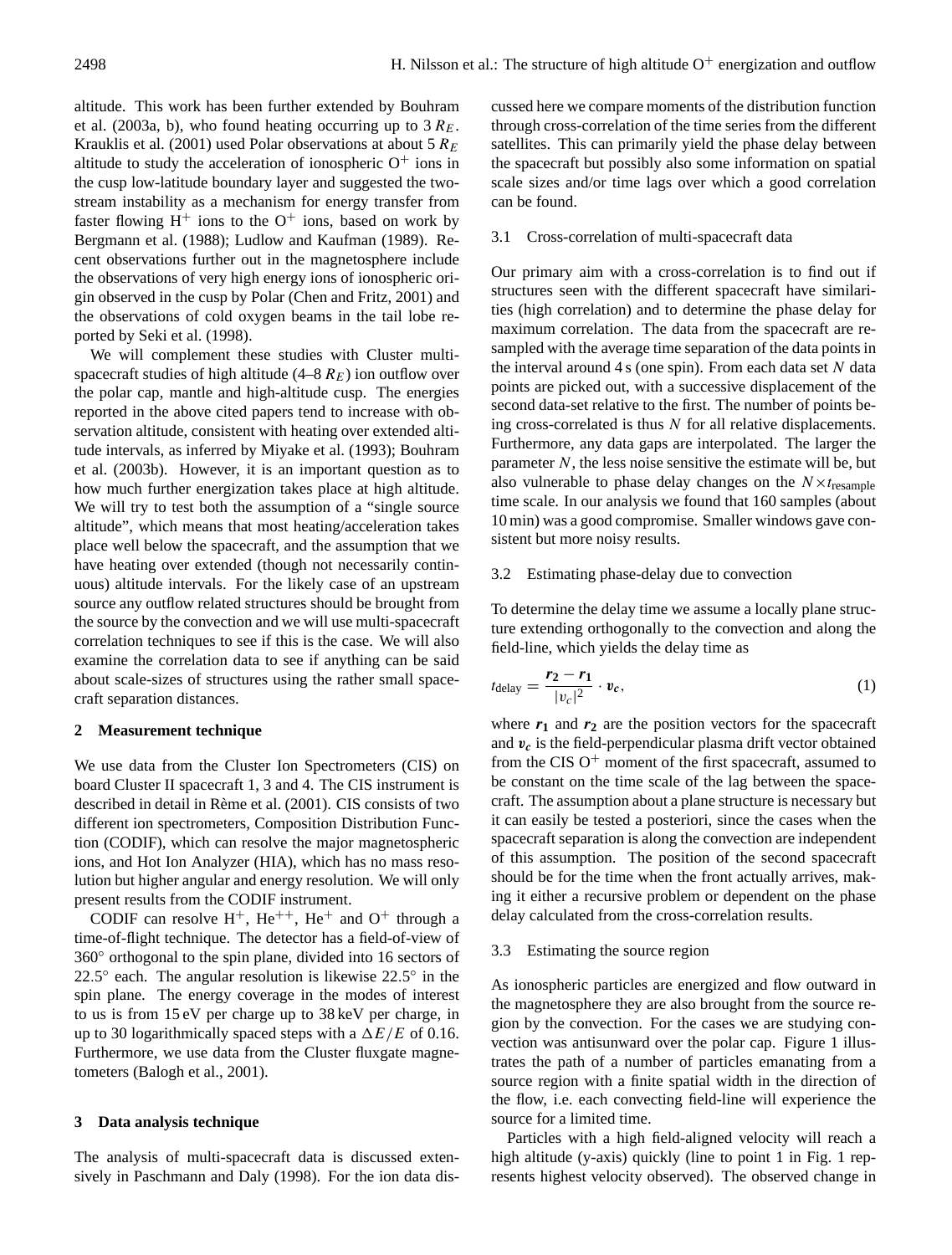the parallel velocity with time can be used to estimate the distance to the source region along the field line,  $S_d$ . This and all other variables mentioned below are illustrated in Fig. 1. The estimation of the time for convection to bring a field-line from one spacecraft measuring position to the next is analogous to the discussion in the previous section, except that we use consecutive locations of the same spacecraft instead of two different spacecraft. We can thus calculate a  $t_{\text{delay}}$  according to Eq. (1) for our satellite trajectory and sum up the result as a "convection time",  $t_c$ . After a time  $t_c'$  (x-axis of Fig. 1) we expect to see particles with a field-aligned velocity  $v_{\parallel}$  of  $S_d / t_c'$ , where  $t_c' = t_c + t_0$  and  $t_0$  represents the initially unknown convection time between the source and the start of our observations. The field-aligned velocity  $v_{\parallel}$  and the convection time  $t_c$  are obtained from our measurements, so that  $S_d$  and  $t_0$  can be estimated. This is done through a first order least-square fit of  $v_{\parallel}^{-1}$  to  $t_c$ . In practice, as we observe the ion beams for several hours, it is necessary to take the increased altitude of the spacecraft into account as well. The time it takes the particles to travel the increased altitude ( $\delta alt/v_{\parallel}$ , where  $\delta$ *alt* is the difference between the observation altitude and the minimum altitude of observations used for the fit) is subtracted from the estimated convection time.

The range of different slopes which can be drawn from an observation point (e.g. point 2 in Fig. 1) to the source represents the range of velocities which can be observed. Analytically, this can be expressed as

$$
\Delta v_{\parallel} = \frac{\Delta t \cdot v_{\parallel}^2}{S_d},\tag{2}
$$

where  $\Delta t$  is the source size in time units (Fig. 1) which can also be described as the residence time of the ions in the source region. As this expression describes which particles can be observed, it will determine the parallel temperature if the velocity range  $\Delta v_{\parallel}$  is small compared to the range of velocities emanating from the source.

When particles are moving up a field-line, the mirror force will act to conserve the magnetic moment, thus changing transverse energy into field-aligned until essentially all kinetic energy is in the field-aligned direction (the upward folding of a "conic"). This means that the fit achieved in the above discussion is an underestimate of the source altitude, as the particles will have had a lower field-aligned velocity during part of their journey. This is also true if the particles have passed through a field-aligned potential drop. In principle one may take the mirror field into account analytically or release random non-interacting particles in a mirror field in a simple code and make the above fit to the model where the start altitude is adjusted until the fitted altitudes agree.

The result thus obtained assumes a single source altitude, a constant position of the source region and no dependence on the spacecraft motion orthogonal to the flow. The first limitation is something we want to test so that is not a problem. The importance of the other two limitations is described in Fig. 2, and also discussed in Dubouloz et al. (1998). Essentially, if the convection is entirely along the spacecraft



**Fig. 1.** Illustration of particle trajectories for particles with different velocities emanating from a finite low altitude source region. The x-axis shows the time the particle has been convecting away from the source, which for constant convection would be a distance scale. The point labeled 1 indicates the fastest particles which are thus observed furthest upstream. All trajectories between the two indicated trajectories reaching point 2 represent the velocities (i.e. different slopes) which can reach that observation point from a source of finite extent (if particles with that velocity exist). At point 3 the extent of the source region is less significant and the range of observable velocities small.



**Fig. 2.** Illustration of the satellite trajectory orthogonal to the plasma flow. The important parameters defining the uncertainty in a velocity dispersion analysis are the angles  $\alpha$  (flow – source angle) and  $\beta$  (spacecraft trajectory – flow angle).

trajectory ( $\beta = 0^{\circ}$ , where the angle  $\beta$  is defined in Fig. 2), it does not matter if the source is extended orthogonally (angle  $\alpha$  as defined in the figure is  $0^{\circ}$ ) to the flow or if there is any other variation along the the distribution of the source orthogonally to the flow. Approximately the uncertainty due to a finite  $\alpha$  will be  $S_d \cdot \tan \alpha \cdot \tan \beta$ , from geometrical considerations (Fig. 2,  $S_d$  scale with distance downstream).

#### 3.4 Parallel to perpendicular temperature ratios

As discussed in the previous section the velocity dispersion effect will determine the range of parallel velocities which can be observed from a single altitude source and influence the range of velocities seen above any source in the same way. The mirror force will transfer energy from the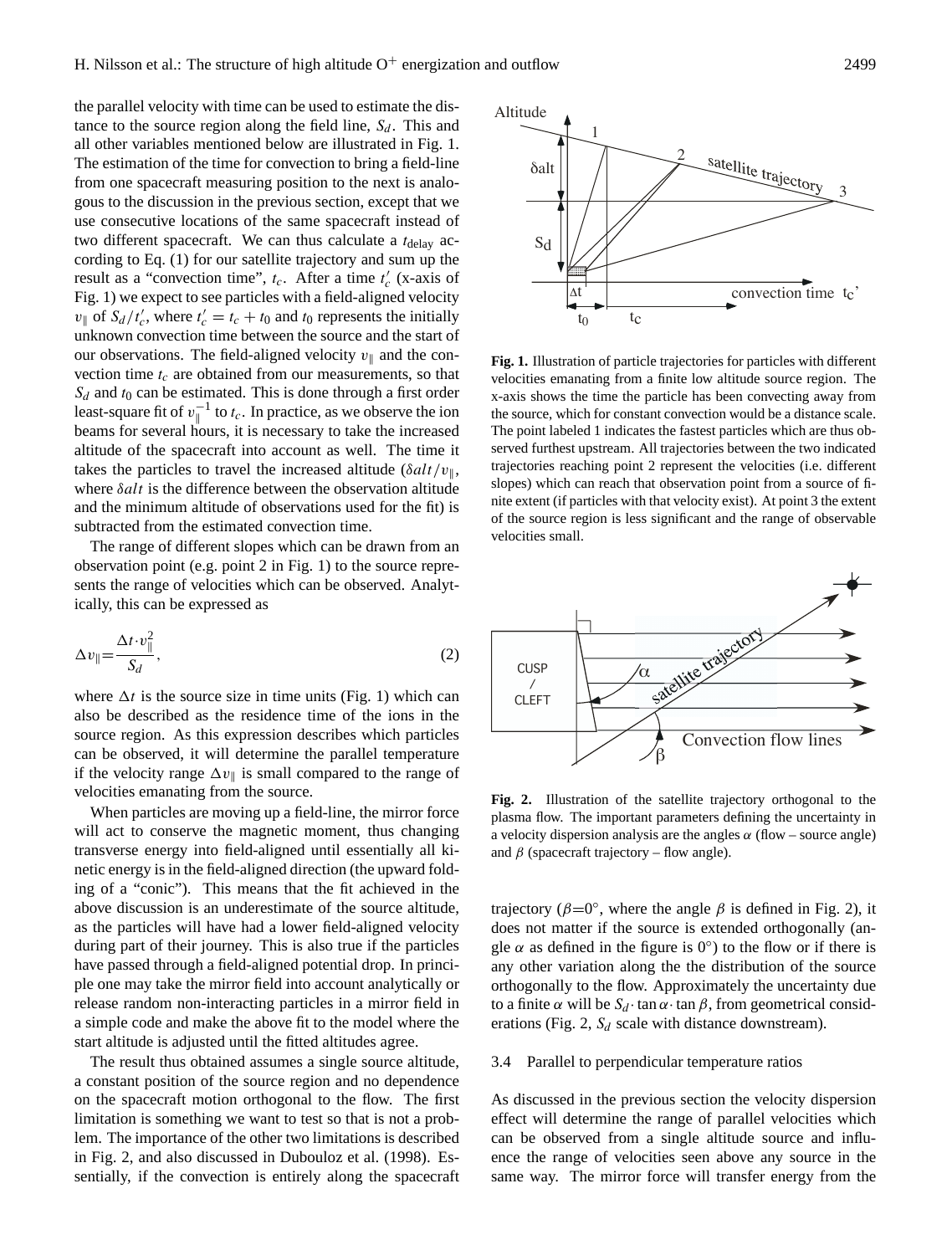

**Fig. 3.** Cluster spacecraft 3 (Samba) data from 12 April 2001. Panel 1 shows spacecraft mode, panel 2 instrument mode. Panels 3 and 4 show the  $H^+$  and  $O^+$  energy spectrograms, particle flux integrated over all directions.

transverse to the parallel direction, thus affecting both the parallel and perpendicular temperature in a predictable way (i.e. the "folding" of the conic distribution). In practice, a certain part of the conic will be seen (determined in the case of a limited distant source by the velocity dispersion) and the expected temperature ratio will not only be determined by the change in the magnetic field. For our discussion it suffices to note that the mirror force will decrease the transverse energy at high altitude and also decrease the ratio of the transverse to parallel velocity ranges with the upward folding of the conic. The velocity dispersion will decrease the range of observed energies with travel time from the source (Eq. 2, travel time= $S_d/v_{\parallel}$ ).

### 3.5 Effect of heating from a source extended in altitude

To complement the discussion in the previous section we here consider a simple estimate of what field-aligned outflows can be expected from transverse heating over an extended altitude interval. A very useful order of magnitude estimate is to assume that the perpendicular energy of the ions is held constant as they flow outward into weaker magnetic field regions, despite the mirror force. This leads to a particularly simple expression for the field-aligned flow as a function of the observed perpendicular energy;

$$
v_{\parallel}(z_{\text{max}})^{2} = v_{\parallel}(z_{\text{min}})^{2} + \int_{z_{\text{min}}}^{z_{\text{max}}} \frac{dB}{dz} \frac{1}{B} v_{\perp}^{2} dz
$$
  
=  $v_{\parallel}(z_{\text{min}})^{2} + [ln(B(z_{\text{min}})) - ln(B(z_{\text{max}}))]v_{\perp}^{2},$  (3)

where  $z_{\text{min}}$  and  $z_{\text{max}}$  are the minimum and maximum of the altitude range over which the calculation is performed. This estimate ignores the curvature of the field lines and the associated effect on parallel acceleration, e.g. the centrifugal force (Cladis, 1986). With this simple expression one can estimate if it is feasible to assume that the observed parallel kinetic energy has been transferred from extended transverse heating of the particles. We will assume that the perpendicular energy has been kept constant at the thermal velocity of the observation altitude from the lowest altitude used in our estimate, i.e. assuming the temperature is a function of distance downstream only. This assumption is used solely for simplicity.

## **4 Observations**

The case discussed in this paper has been picked out among a number of several keV energy oxygen beams observed by the Cluster II satellites in spring 2001. For this time period the Cluster spacecraft crossed the dayside magnetopause and polar cap at high altitude. The events are rather striking from the energy spectrograms, last several hours (appear limited by spacecraft position rather than the lifetime of the structures) and appear to be fairly common (though a statistical study is a future project). Of these days 12 April 2001 was chosen for a correlation and velocity dispersion study to complement the detailed single spacecraft report on this event by Joko et al.  $(2003a)^{1}$ .

<sup>&</sup>lt;sup>1</sup>Joko, S., Lundin, R., Nilsson, H., Sandahl, I., Rème, H., Bosqued, J.-M., Sauvaud, J.-A., Dandouras, I., Möbius, E., Kistler, L. M., Klecker, B., Carlson, C. W., McFadden, J. P., Parks, G. K.,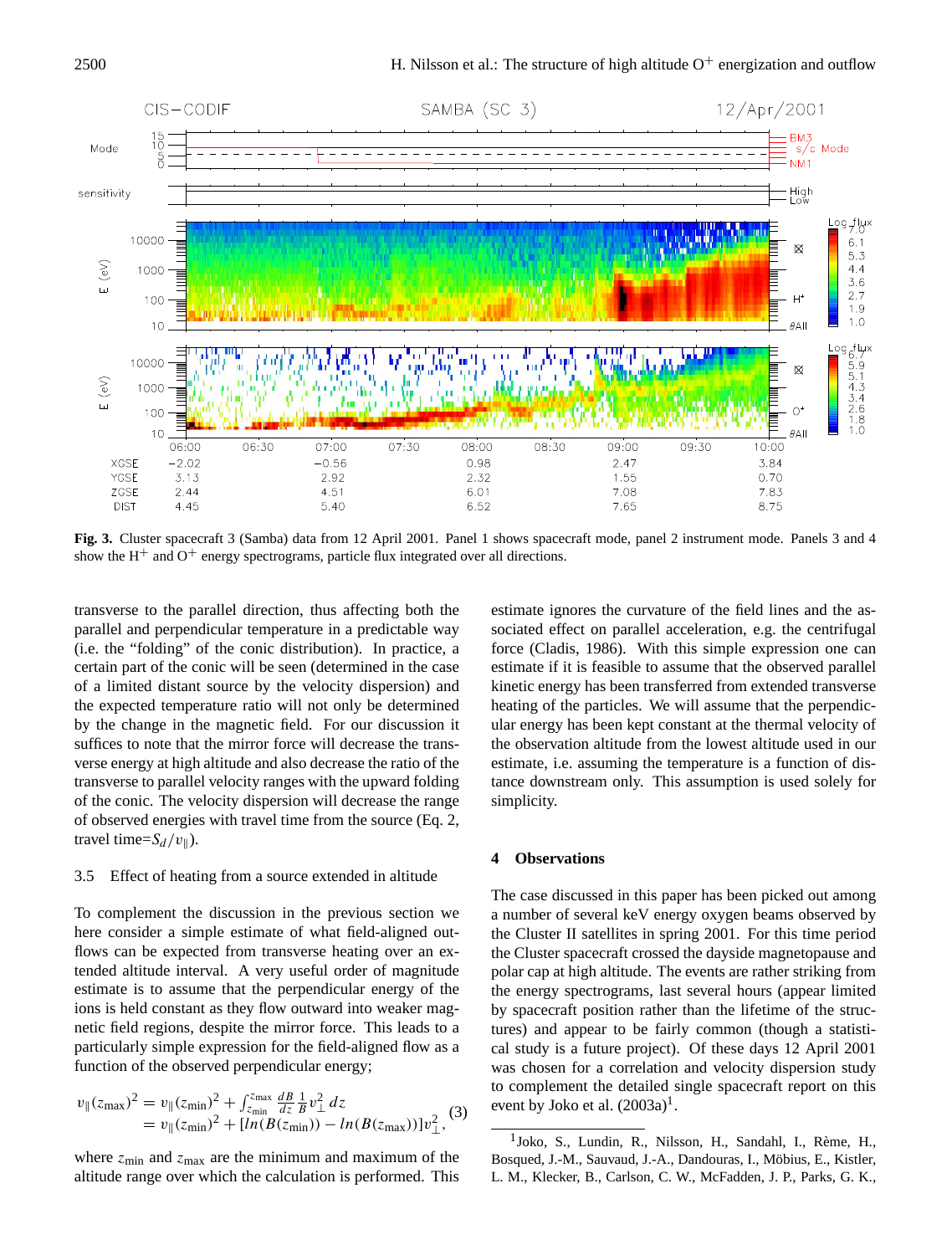

**Fig. 4.** Moment data for spacecraft 3 (unless otherwise mentioned). Panel 1 shows the field-aligned velocity (positive in the direction of B), where red and cyan show  $H^+$  from spacecraft 3 and 4, respectively, and blue and green show  $O^+$  for spacecraft 3 and 4. Also included is a simple estimate of the parallel velocity (thin black line, see text for details). Panel 2 shows the field-perpendicular velocity panel in GSE coordinates (blue, green, red are x, y, z coordinates, respectively), panel 3 the density (same colour code as parallel velocity), panel 4 the parallel and perpendicular temperatures for  $O^+$ , panel 5 the magnetic field components and panel 6 the  $O^+$  number flux normed with the magnetic field strength at 07:00 UT.

The IMF for the time period showed a dominant  $B_y$  of  $-20$  nT, and a variable  $B_z$  of about  $-8$  nT before 07:00 UT (at ACE spacecraft) and then about 0 nT, except for an excursion to  $-5$  to  $-10nT$  between 08:10 and 08:20 UT. This excursion was coincident with a dynamic pressure increase from 0.5 to 3.5 nPa. Average solar wind velocity was 650 km−<sup>1</sup> , yielding an approximate delay time from ACE of 36 min. Data were available from spacecraft 3 and 4. Energy spectrograms of  $H^+$  and  $O^+$  from spacecraft 3 are shown in panels 3 and 4 of Fig. 3. The moments are summarized in Fig. 4, from spacecraft 3, obtained at altitudes between 3.4 and 7.8  $R_E$ .

Panel 1 shows the field-aligned (parallel) velocity (positive in the direction of the magnetic field, i.e. for injected particles) of  $H^+$  (red spacecraft 3, cyan spacecraft 4) and

Bavassano-Cattaneo, M. B., Korth, A., and Eliasson, L.: Outflowing O <sup>+</sup> ions at high altitudes in the dayside magnetosphere observed by CIS/Cluster, Case study: April 12, 2001, Ann. Geophys., submitted, 2003a.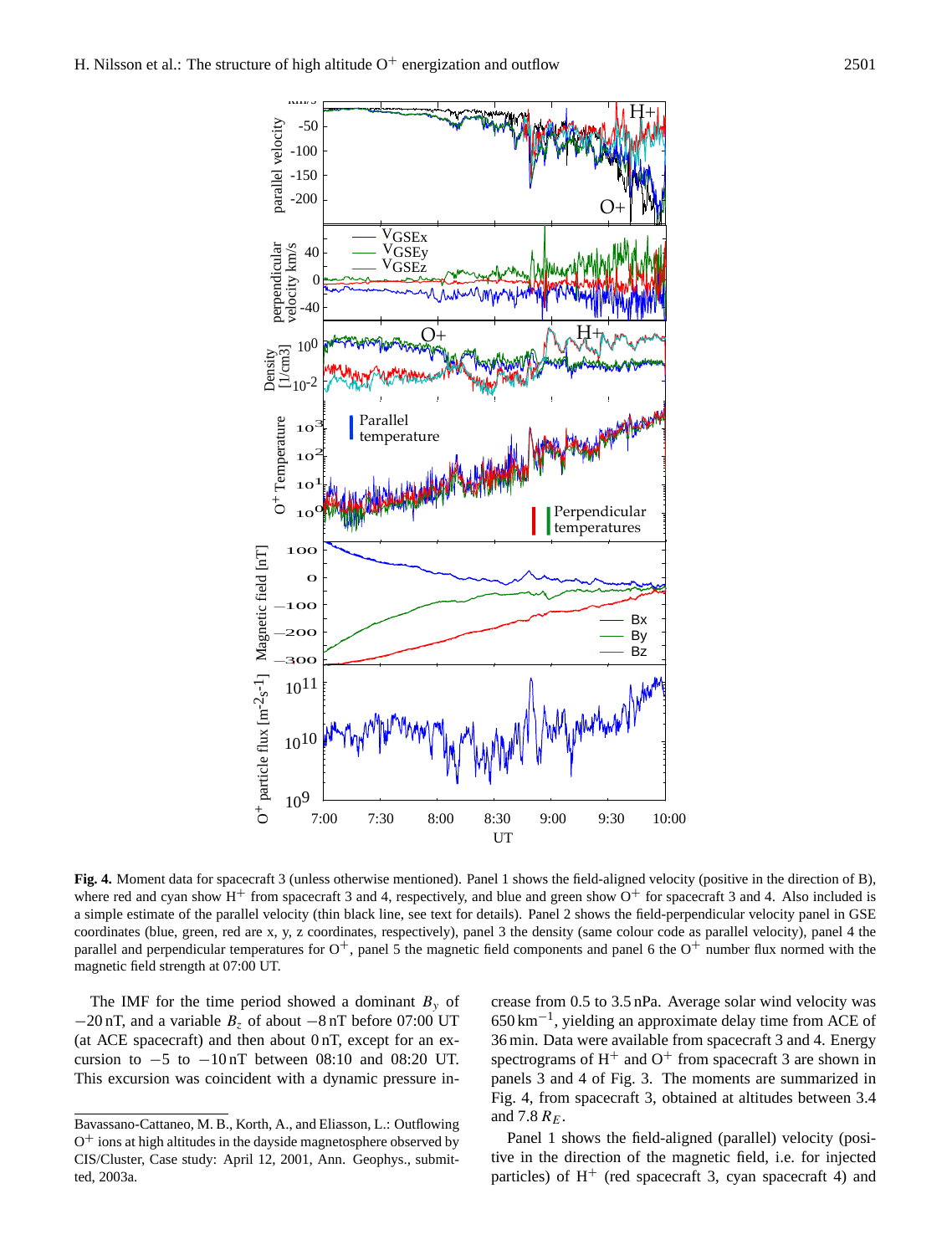

**Fig. 5.** Parallel velocity for  $O^+$  (blue) and  $H^+$ , calculated for upward moving particles only (red).

O <sup>+</sup> (blue spacecraft 3, green spacecraft 4), panel 2 the fieldperpendicular velocity of  $O^+$  (GSE coordinates, blue, green red for x, y, z, respectively), panel 3 the density of  $H^+$ and  $O<sup>+</sup>$  (same colour code as parallel velocity), panel 4 the parallel and perpendicular temperatures, panel 5 the magnetic field which shows that the spacecraft was well inside the magnetosphere and panel 6 shows the  $O^+$  number flux normed with the magnetic field strength at 07:00 UT to take into account the widening of the flux tube. Also shown in panel 1 of Fig. 4 is the simple estimate of the parallel velocity of  $O^+$  resulting from extended transverse heating (black line), as described in Sect. 3.5. Noteworthy features are the increase in the oxygen ion energy with altitude and/or time, which may also be interpreted as distance upstream as the convection is antisunward. The  $O^+$  energy spectrogram is wider in the region with magnetosheath plasma (after 09:00 UT, also seen in the temperature estimates), widening also for energies below the peak flux. For velocity dispersion from a source with a distinct onset there should be a relatively sharp cut-off at the energy of the slowest particles which reach the observation point. The number flux does not show a clear trend, but increases somewhat at the highest energies and/or altitudes in the upstream direction. This is not consistent with the flux from a single Maxwellian source of any temperature.

Both  $O^+$  and H<sup>+</sup> show a net outflow. The  $O^+$  ions increase their energy with time in a manner very similar to the upper energy cut-off of the protons, but at somewhat higher energies. In Fig. 5 we compare the parallel velocities of the two ion species when the  $H<sup>+</sup>$  moment is calculated for upward moving particles only; the two velocities are now much more similar. We show here only the  $H^+$  data after 08:48 UT when there is a significant flux of  $H^+$ . This  $H^+$  outflow cannot be separated into ionospheric and mirroring magnetosheath ions. Finally, we note that at the highest altitudes some highenergy  $O^+$  are also seen in the downgoing direction, associated with partial shell-like distributions (described in Joko et al., 2003b). This seems to be associated with processes at an even higher altitude and will not be further considered here.

Concerning the  $O^+$  temperature one may note that the ions are essentially isotropic (Fig. 2, panel 4, where blue is parallel, and red and green perpendicular temperatures) with a noisy deviation from isotropy. Cross-correlating the parallel to perpendicular temperature ratio yields very low correlation between the two spacecraft (not shown).

We now turn to the cross-correlation of the rest of the data from this event. The relative position of spacecraft 3 and 4, defined as spacecraft 3 position minus spacecraft 4 position, was, on average, (GSE coordinates)  $(687, -391, 448)$  km during the event. Figure 6 shows the correlation coefficient (panels labeled a) and phase delay for maximum correlation (red crosses in panels labeled b), along with the expected phase delay due to convection (solid black line) and fieldaligned outflow (green line). Positive phase delay means that the structure is seen first at spacecraft 3. The cross-correlated parameters are for panels  $10<sup>+</sup>$  field-aligned velocity, panels 2 magnitude of  $O^+$  field-perpendicular velocity, panels 3  $O^+$ logarithm of density and panels 4 the high-pass filtered (period below 26 min to remove the background magnetic field) magnetic field components. Blue line crosses show  $B_x$  results, green  $B_y$  and red  $B_z$ , respectively. The cross correlation window size was 160 lags with 4-s resolution, i.e. about 10 min. As can be seen the phase delay for the field-aligned velocity and the density agree well with what can be expected from convection. The spacecraft motion in the direction of convection is at most 10% of the convection and ignoring it does not significantly affect the result. The delay time range from 10 to 60 s, which is not a major problem for our assumption that convection, was locally constant. The perpendicular drift shows close to zero phase delay, also if it is subdivided into flow along and perpendicular to the spacecraft separation vector. The components of the magnetic field show an excellent agreement with what is expected from convection most of the time. Notable are the periods with zero delay in the magnetic field components, in particular at around 08:50 UT. The latter case corresponds to a heating outflow event clearly seen also in Fig. 4 and discussed in more detail in Sect. 5.3. Convection was antisunward (against satellite motion) so that early measurements were downstream; (Fig. 4), panel 2. In the upstream region there was a strong dawnward component, as can be expected from the IMF conditions. It is thus possible that the entire observed structure was caused by energization in a small region somewhat upstream of the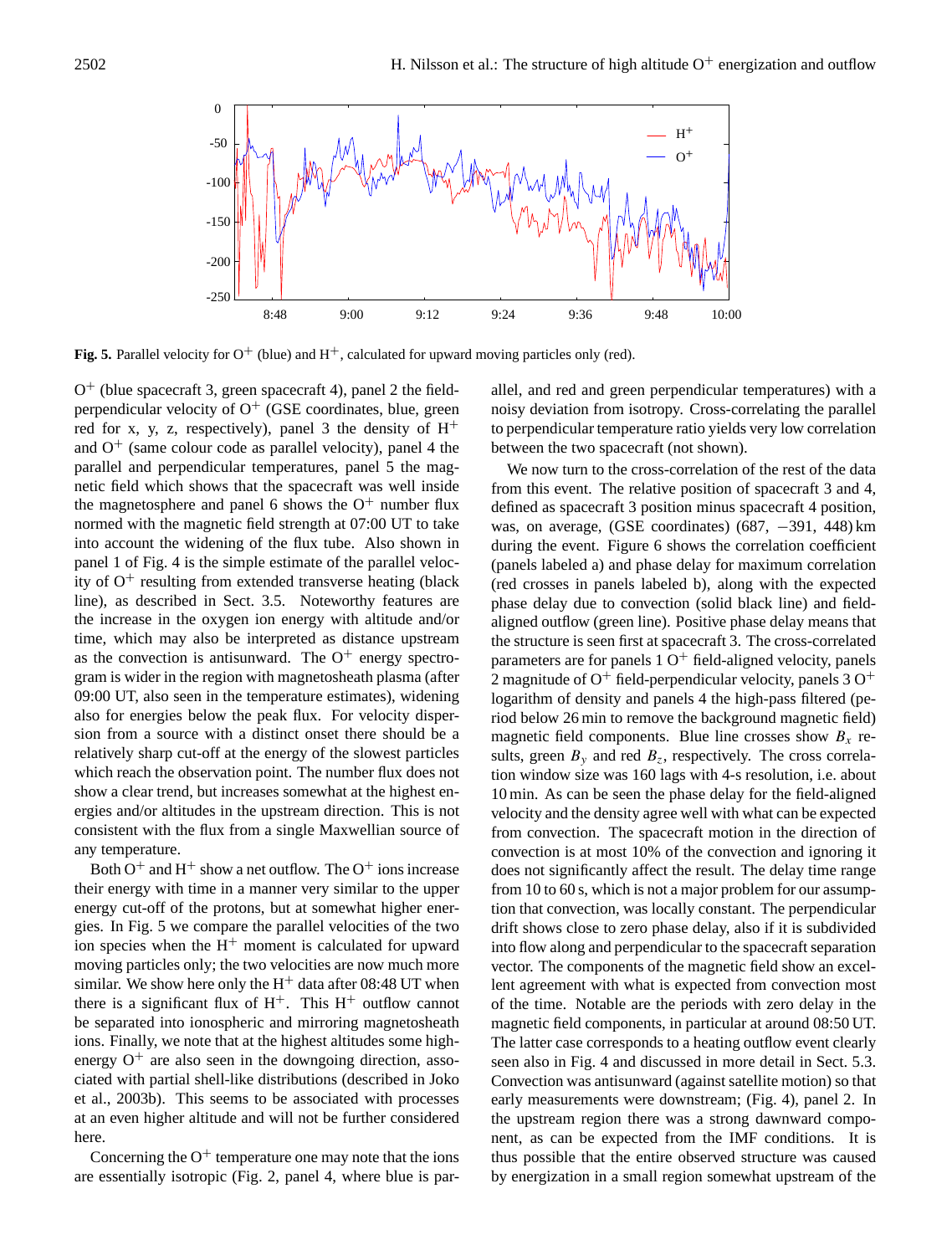

**Fig. 6.** Cross-correlation results with spacecraft 3 leading spacecraft 4. The correlation window was 160 lags (approximately 10 min). The **(a)** panels show cross-correlation coefficients, whereas the **(b)** panels show time delay for maximum correlation (red crosses), the time delay expected due to convection (black line) and field-aligned flow (green line). Panels 1 show correlation results for  $O^+$  parallel velocity, 2 perpendicular velocity, and 3 density. In panel 4a is shown the correlation coefficient for the magnetic field components, blue is for  $B_x$ , green  $B_y$  and red  $B_z$  (GSE coordinates). Panel 4b uses the same colour code for the delay time.

highest energy ions observed, and well below the lowest altitude of observations, as discussed in Sect. 3.3. Fitting  $v_{\parallel}^{-1}$  to  $t_c-\Delta alt/v_{\parallel}$  yields an estimate of the source altitude of about 1.5 $R_E$  altitude. Using  $v_{\parallel} \pm 1/2v_{T\parallel}$  yields  $\pm 0.5R_E$  in the fit result ( $v_T$ <sub>||</sub> is the thermal parallel velocity). A further test of the velocity dispersion scenario can be made by investigating  $v_T \sqrt{\frac{S_d}{v_T}}$  (see Sect. 3.3,  $v_T \sqrt{\frac{S_d}{v_T}}$  is a measure of the range of parallel velocities observed) which is an estimate of the source region size measured in seconds. This value is rather noisy but centered around 400 s. Using this value and the values from the least-square fit, which yielded source distance and a time offset (the constant of the fit), as well as the altitude change of the spacecraft, one can reconstruct the expected parallel energy spectrogram time series and achieve a good similarity with observations. The upstream high altitude data closer to the source (in time, not altitude) is predicted to be hotter in parallel temperature compared to the low altitude downstream data (as observed), but the relative perpendicular temperature should be lower due to the mirror force (i.e. upward folding of the conic). Finally, we note that the angle  $\beta$  as defined in Fig. 2 was, on average, 31 $\degree$  between 07:00 and 10:00 UT for spacecraft 3 and thus fairly well suited for this type of estimate. If we arbitrarily choose  $\alpha = 15^{\circ}$  (Sect. 3.3), we obtain a consistent source distance error of  $0.5 R<sub>E</sub>$ , indicating that this uncertainty is large but not a major problem.

Further information can be gained from a detailed study of the mesoscale  $O^+$  heating and outflow events which occur; a particularly clear example can be seen at 08:48 UT, reproduced in detail in Fig. 7. This is the first case of clear broadening of the energy spectra and represents a sudden increase in the outflow velocity. The sudden onset and subsequent decay with time (and further upstream) is inconsistent with velocity dispersion. To obtain lower velocities further upstream in the velocity dispersion scenario the source must move downstream. The temperature is isotropic. An inspection of both spacecraft data shows that they did not encounter the outflow/heating event at the same time. The sharp onset is thus a spatial feature. The event appears related to a sudden change in IMF  $B_z$ , beginning at 08:10 UT at the ACE spacecraft.

### **5 Discussion**

## 5.1 Correlation results

The observed structures are readily explained by structures drifting with convection. The only exception is the perpendicular ion drift, where it is reasonable that changes are propagating along the magnetic field as Alfvén waves. There are also some cases where there seems to be no phase delay in the components of the magnetic field and one such case is discussed in Sect. 5.3. We have also investigated the correlation coefficient as a function of time delay for maximum correlation and as a function of distance between the spacecraft along the assumed propagating front. Neither show any correlation. The latter means that the structures are typically larger than the spacecraft separation distance but have sharp enough borders that low correlation is sometimes obtained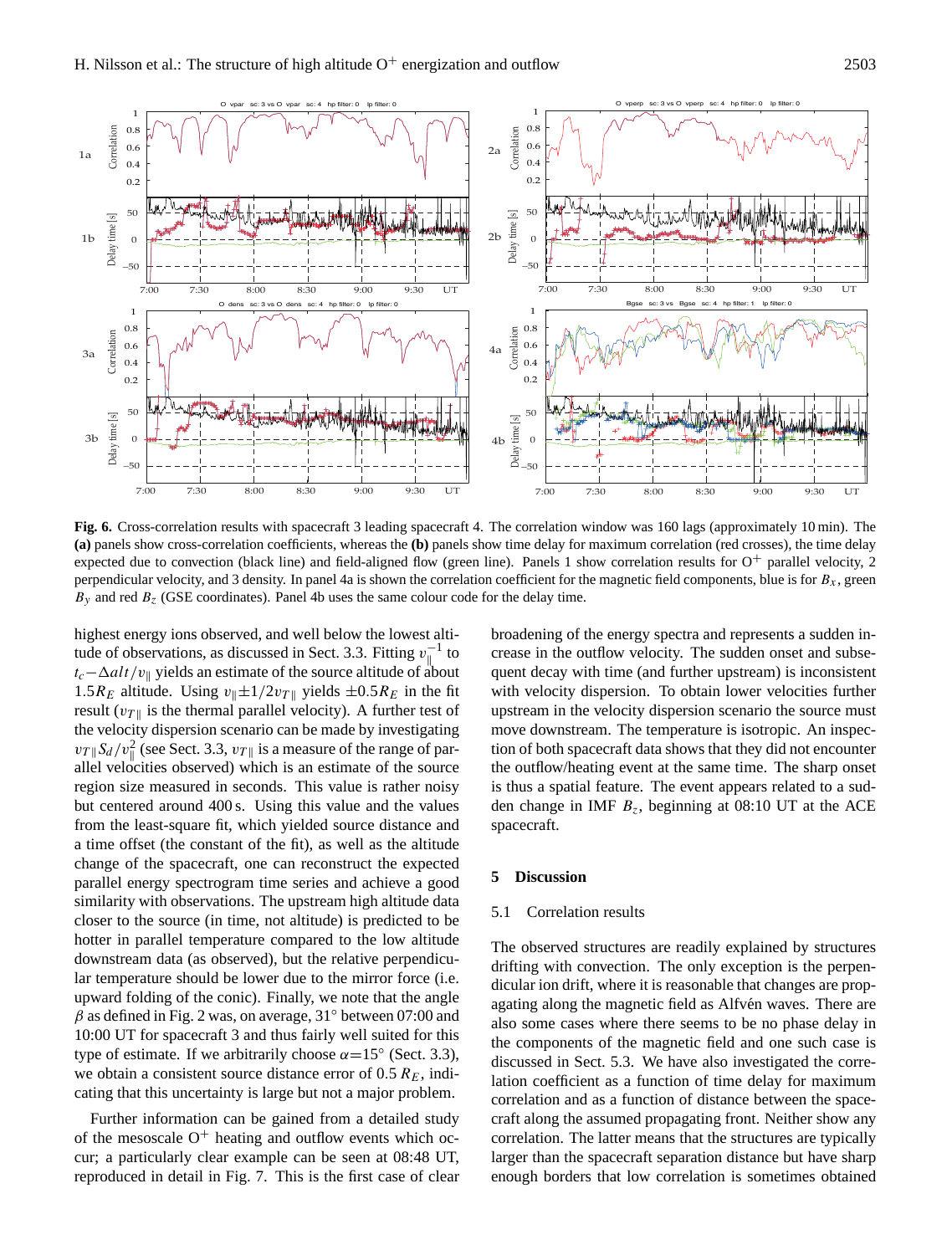

**Fig. 7.** Detailed plot of data from a mesoscale heating event. Panel (a) shows the field-aligned velocity for  $O^+$  for spacecraft 3 and 4. Panel **(b)** shows the parallel and perpendicular temperatures measured by the same satellites (solid line is parallel temperature).

also for small separations in time and space. The lack of dependence on delay time means the same but for field-aligned scale sizes.

5.2 Structure of outflowing ions and of the source region

The oxygen ion structures reported here show a number of features which can tell us something about the source region. The main features are:

- 1. A significant flux is seen mainly in a narrow energy range. The mean energy and range of observed energies (temperature) increase with altitude, distance and/or in the upstream flow direction. The kinetic energy is dominated by the field-aligned velocity.
- 2. The  $O^+$  field-aligned velocity is approximately equal to that of  $H<sup>+</sup>$  when the latter is calculated for outflowing ions only.
- 3. Heating and/or acceleration is continuous for at least several hours in the sense that no "holes" in the ion structure (i.e. absence of outflowing particles) are observed, i.e. all field-lines experience heating/acceleration.
- 4. The outflow structures are drifting with convection at the altitude and time of observation, though mesoscale events may show temporal change.
- 5. The  $O^+$  temperature is essentially isotropic.
- 6. The number flux shows no clear trend, except for an increase at the highest altitude and/or energy.

Item 1) tells us that the source (energization region) must be limited in time for each field line or an acceleration process with little heating. There are three ways to explain the large-scale  $O^+$  energy structure; (i) velocity dispersion from a limited heating region well below the spacecraft where the velocity dispersion yields the limited energy range (though one then expects a rather sharp low-energy cut-off which is not observed in the hotter high-altitude part); (ii) altitude dependent heating/acceleration and/or (iii) distance downstream dependent heating/acceleration. If it is transverse heating, it must be well below the spacecraft as the fieldaligned kinetic energy dominates, or gradual heating over extended altitude intervals. As the magnetosheath  $H^+$  population is initially hotter and reasonably faster flowing than the ionospheric  $O^+$  population, item 2) indicates that the heating and acceleration mechanism is more efficient for the heavier and/or colder ions or takes place where the magnetosheath H <sup>+</sup> ions are not affected (i.e. below their mirror altitude or a field-aligned potential drop). Outflow with the same velocity for both species may indicate energization up to the same velocity (though it is not clear if  $H^+$  is energized at all). Concerning the possibility of a field-aligned potential drop as the acceleration mechanism, item 2) shows that this cannot operate on both ion species, as  $H^+$  should then attain a higher velocity than  $O^+$ . However, the magnetosheath plasma may have entered the potential drop from above and been reflected, ending up unaffected, though then we cannot explain the approximate similarity. Items (1), (3) and (4) are consistent with a cusp related source, as even if the cusp is intermittent and bursty, any new cusp flux added to the polar cap will be added just adjacent to the previous bundle (assuming dominating  $B_z$  negative or strong  $B_y$  conditions). The velocity dispersion analysis and the fact that the flow was essentially antisunward as well as the presence of the magnetosheath-like plasma further strengthen the arguments for a cusp-related source. Item 4) in itself is a necessary (but not sufficient) condition for an upstream (not local) source. Item 5) tells us that velocity dispersion from a single altitude cannot explain our observations. Nor can we identify the two-stream instability as a mechanism of energy transfer from  $H^+$  to  $O^+$  using temperature anisotropy, as was discussed in Krauklis et al. (2001) (nor exclude it). Item 6) finally points further towards gradual heating acceleration rather than a strong heating event in a limited altitude interval (assuming this yields a Maxwellian distribution), though not necessarily up to the observation altitude. However, a careful examination shows that a bi-Maxwellian distribution of a cold (thermal velocity 30 km/s) and a hot (of the order of magnitude of the highest flows, i.e. 200 km/s) is consistent with the observed number flux as a function of particle velocity.

Heating over extended altitude intervals as reported in Bouhram et al. (2003b) is essentially consistent with the observations, as further indicated by the simple estimate we performed according to the scheme described in Sect. 3.5. In general, one can adjust the parallel to perpendicular temperature ratio by releasing particles at several altitudes instead of over an extended time. This allows for a change in the relation between parallel and perpendicular temperature, and one may possibly use this for a more advanced velocity dispersion analysis. However, such simulations should be performed with a proper model, such as that of Bouhram et al. (2003a), allowing for a proper description of the heating. That model is currently limited to altitudes up to  $3 R_E$ , but for the case of 12 April 2001 that could explain much of the observations.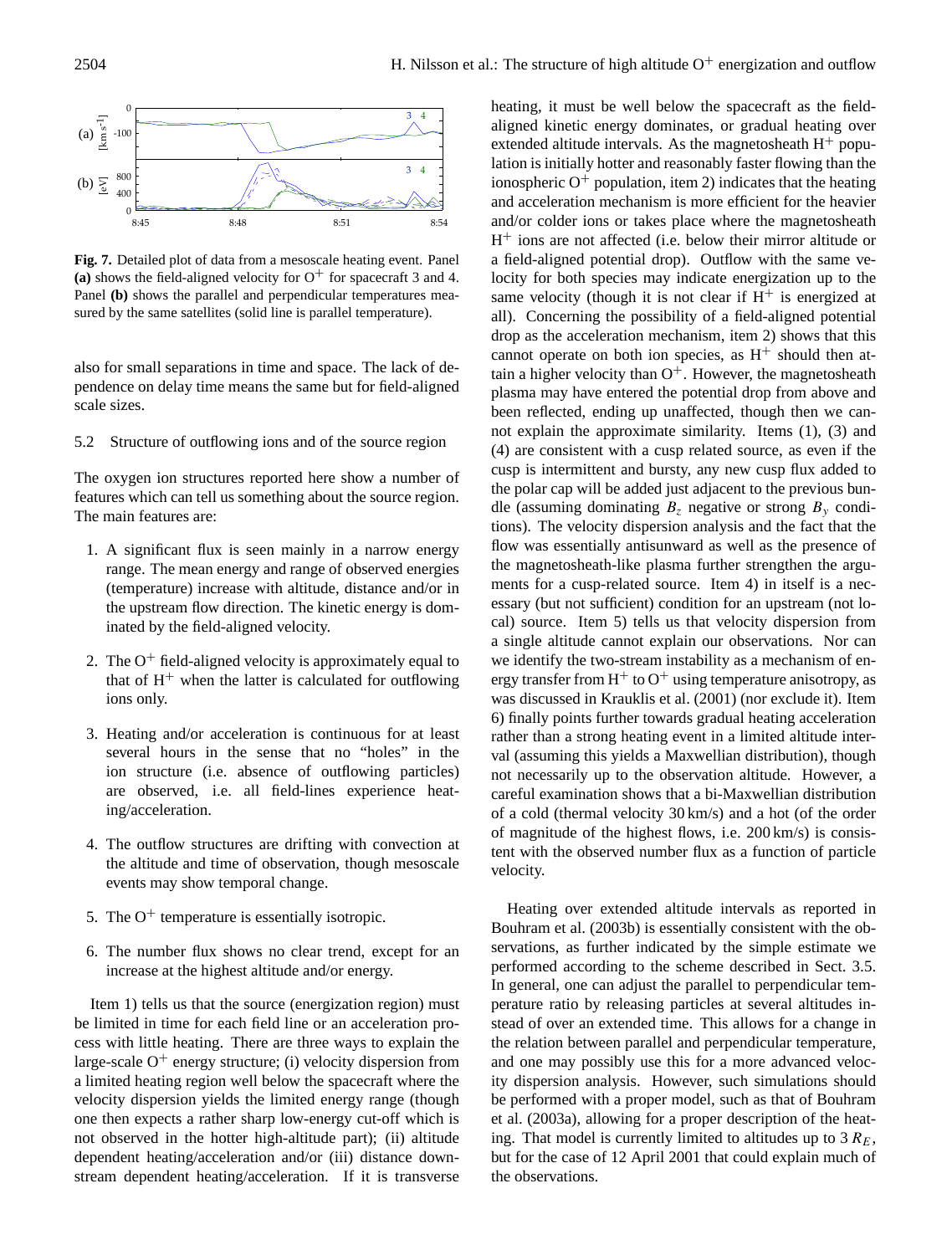#### 5.3 Mesoscale heating event

The mesoscale heating event at around 08:50 UT described in Sect. 4 and shown in detail in Fig. 7 appears to be a structure drifting with convection according to the particle correlation results. The magnetic field component correlation analysis indicates no time delay for this event. The particle structures are very heavily influenced by the sharp poleward border, whereas there is very little structure otherwise. Indeed the values of the field-aligned velocity and temperature are the same at the same time for both spacecraft once they are both within the heating/outflow region. This leads to the very straightforward conclusion that we are observing the temporal decay of a heating outflow event within a region with a sharp poleward border. The velocities observed are thus not determined by velocity dispersion from a distant source. The sharp poleward border then indicates a spatially limited cusp transient event, possibly triggered by a southward turning IMF and or dynamic pressure increase occurring 38 min earlier at ACE, consistent with the expected time delay between ACE and the Earth.

#### **6 Conclusions**

The data studied in this paper indicate that the observed  $O<sup>+</sup>$ ion outflow emanates from the cusp region, thus constituting an energized high-altitude extension of the cleft ion fountain. A velocity dispersion and multi-spacecraft correlation analysis indicate that a source well below the spacecraft is consistent with the data. However, the parallel to perpendicular temperature ratio is not consistent with a "single" altitude source, where single altitude means a small source compared to the travel distance to the observation point. Heating of O <sup>+</sup> over extended altitude intervals is consistent with all our data. Most of it will then take place below and upstream of the observations. It is thus worthwhile for future studies that also include wave data to try to identify waves involved in particle acceleration and heating in the altitude region above  $4R_E$ , as well as waves associated with pitch-angle diffusion, as this affects the observed temperature ratios and their interpretation.

The parallel bulk velocity of  $O<sup>+</sup>$  is approximately the same as that of  $H^+$  and the highest energy with a significant flux of  $H^+$  is typically below the energy of peak  $O^+$  flux, both consistent with the observations of Seki et al. (1998). The energy of the two ion species appears coupled, though the details of this coupling remain to be studied. We could neither confirm nor reject a two-stream instability, though it seemed not likely to take place at the observation site. Another possibility is a heating and/or acceleration mechanism which is more efficient for the colder and heavier population, such as the ponderomotive force (Guglielmi and Lundin, 2001), which could yield acceleration up to the same velocity for the two species. We suggest that the ions reported here are a viable source for the tail lobe mantle  $O<sup>+</sup>$  beams reported by Seki et al. (1998), consistent with one of their suggested supply routes.

The correlation data also allowed us to tentatively identify the temporal decay of a mesoscale heating/outflow event with a sharp spatial border. The correlation coefficient variations indicated that structures observed were typically larger than the spacecraft separation but with sharp borders which also allowed for low correlation for small separation in time or along an assumed convection front.

*Acknowledgements.* The work of HN, SJ and RL was supported by the Swedish Space Board. We thank the ACE MAG and SWEPAM instrument teams and the ACE Science Center for providing the ACE data.

Topical Editor T. Pulkkinen thanks M. Bouhram and another referee for their help in evaluating this paper.

#### **References**

- André, M. and Yau, A. W.: Theories and observations of ion energization and outflow in the high latitude magnetosphere, Space Sci. Rev., 80, 27–48, 1997.
- Balogh, A., Carr, C. M., Acuna, M. H., Dunlop, M. W., Beek, T. J., Brown, P., Fornaon, K.-H., Georgescu, E., Glassmeier, K.-H., Harris, J., Musmann, G., Oddy, T., and Schwingenschuh, K.: The Cluster Magnetic Field Investigation: overview of in-flight performance and initial results, Ann. Geophys., 19, 1207–1217, 2001.
- Bergmann, R., Roth, I., and Hudson, M. K.: Linear stability of the  $H^+$ - O<sup>+</sup> two-stream interaction in a magnetised plasma, J. Geophys. Res., 93, 4005–4020, 1988.
- Bouhram, M., Malingre, M., Jasperse, J. R., and Dubouloz, N.: Modelling transverse heating and outflow of ionospheric ions from the dayside cusp/cleft, 1 A parametric study, Ann. Geophys., 21(8), 1753–1771, 2003a.
- Bouhram, M., Malingre, M., Jasperse, J. R., Dubouloz, N., and Sauvaud, J.-A.: Modelling transverse heating and outflow of ionospheric ions from the dayside cusp/cleft, 2 Applications, Ann. Geophys., 21(8), 1773–1791, 2003b.
- Chen, J. and Fritz, T. A.: Energetic oxygen ions of ionospheric origin observed in the cusp, Geophys. Res. Lett., 28, 1459–1462, 2001.
- Cladis, J. B.: Parallel acceleration and transport of ions from polar ionosphere to plasmasheet, J. Geophys. Res., 13, 893–896, 1986.
- Dubouloz, N., Delcourt, D., Malingre, M., Berthrlier, J.-J., and Chugunin, D.: Remote analysis of cleft ion acceleration using thermal plasma measurements from Interball Auroral Probe, Geophys. Res. Lett., 25, 2925–2928, 1998.
- Dubouloz, N., Bouhram, M., Senior, C., Delcourt, D., Malingre, M., and Sauvaud, J.-A.: Spatial structure of the cusp/cleft ion fountain: A case study using a magnetic conjugacy between Interball AP and a pair of SuperDARN radars, J. Geophys. Res., 106, 261–274, 2001.
- Gorney, D. J. A., Clarke, A., Croley, D., Fennell, J., and Luhmann, J.: The distribution of ion beams and conics below 8000 km, J. Geophys. Res., 86, 83–89, 1981.
- Guglielmi, A. and Lundin, R.: Ponderomotive upward acceleration of ions by ion cyclotron and Alfvén waves over the polar regions, J. Geophys. Res., 106, 13 219–13 236, 2001.
- Joko, S., Nilsson, H., Popielwaska, B., Reme, H., Bosqued, J.- ` M., Sauvaud, J.-A., Dandouras, I., Möbius, E., Kistler, L. M.,